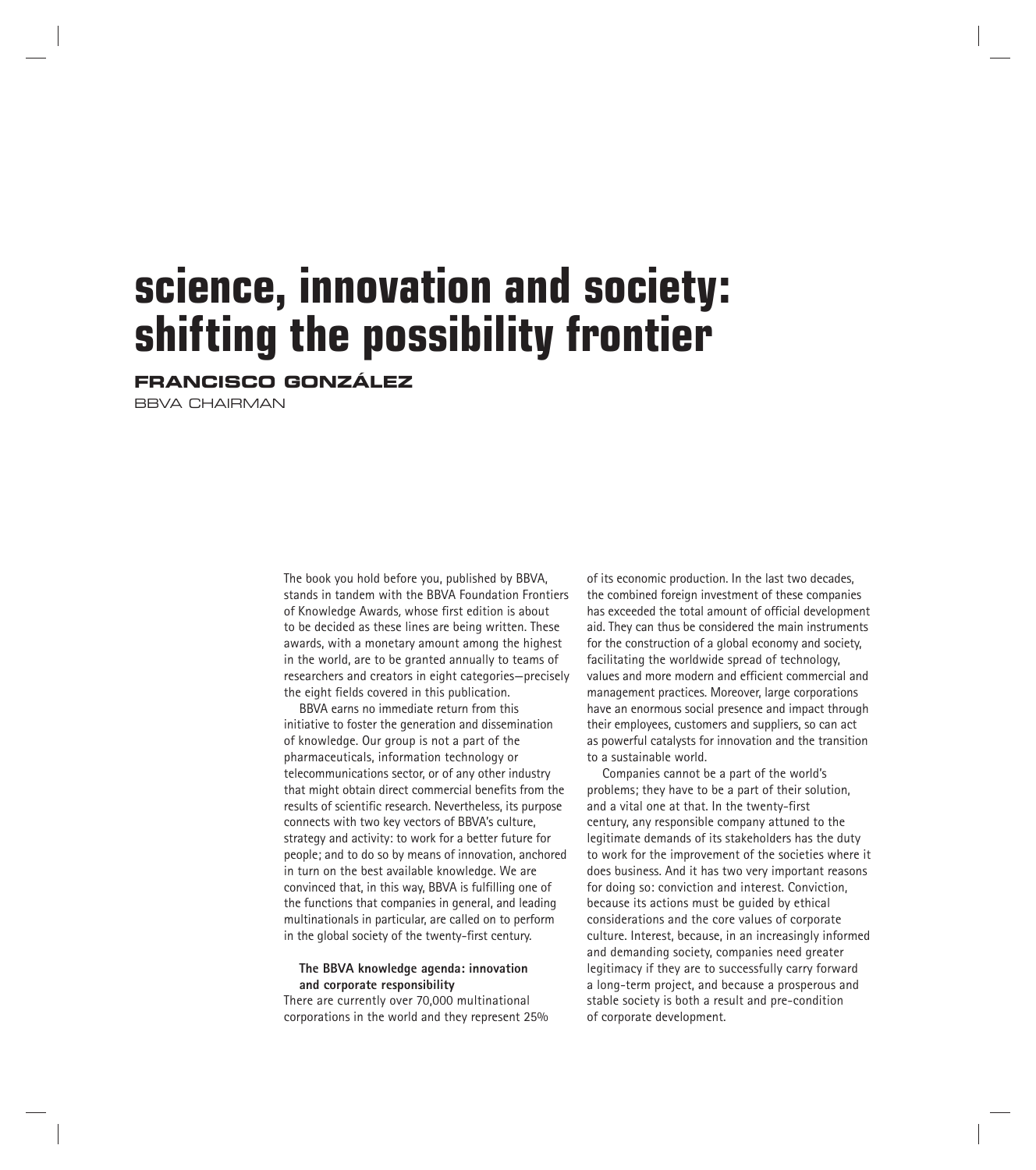If that is the case for all companies, it is even more so for banks, because the financial industry stands at the heart of the economy and society. Its function is to help companies and individuals realize their projects, by offering them basic payment, savings and investment services, as well as a growing range of other, increasingly specialized solutions. For this reason, we can see banking as a fundamental motor for development. And for this reason too, it must serve as a repository of trust for social agents in not one but two senses: it must work for the interests of its stakeholders (in the strict meaning of the word "trust"); and it must also exhibit the prudence and professional competence associated with the term "confidence". Ethics and competence are two essential attributes that each institution, and the financial system in its entirety, must zealously protect. In recent months, events have revealed the grave effects on the global economy and society—and on finance entities themselves—of a breakdown of confidence in the financial sector.

In keeping with its central position in the economy and society, banking is fully exposed to technological and social change. Our customers change, in their needs, expectations and demands, as do the channels and procedures through which they choose to operate. Responding to these shifting demand patterns requires a profound technological, organizational and cultural transformation that parallels the transformation being undergone by global society, in order to harness the immense potential held out by technological and scientific advances. The goal of this transformation should be to sustain economic growth, improve the wellbeing of society and restore the environmental balance that has been lost in the recent past.

The financial industry works with two main raw materials: money and information. Money, at the beginning of the twenty-first century, has been largely dematerialized. It has turned into book entries, that is, information that can be transmitted instantly and at practically no cost. Technological advances have given banks exceptional opportunities to improve their services, and to take more and better products and services to an incomparably wider public, with a maximum of convenience and at much lower prices.

Unquestionably, the financial industry has changed in recent decades, adapting its systems and processes to new technological capabilities, but the breadth and depth of these changes have been of limited scope compared to other industries and services. Still, the weight of global events and social and economic realities means a more profound transformation is both urgent and inevitable.

BBVA seeks to occupy a leadership position in this transformation of the financial industry, following

a strategy based on three pillars: principles, innovation, and people.

This strategy, and the corporate culture from which it flows—and which it nourishes—is encapsulated in our vision statement, "*BBVA, working towards a better future for people".* People in their multiple dimensions as customers, employees and shareholders, as well as citizens in the societies where we conduct our business.

We believe that we are contributing to a better future when we apply firm ethical principles of honesty and transparency, when we place people at the center of our activity, and when we work for the betterment of the societies where we operate, sharing in their aspirations. And, finally, when we foster innovation as a key enabler of more flexible, individualized customer solutions, affordably priced, as a means to give more people access to financial services, as a source of additional value for our shareholders and as an outlet for the creative talent of our professional teams.

This combination of innovation and corporate responsibility provides the framework for our commitment to promote and disseminate science and learning.

Innovation is a mainstay of the BBVA strategy and culture, as reflected in our current innovation and transformation plan. This perspective sets us apart from more conventional competitors, while leveraging our capacity to generate recurrent value on a sustained basis. We are aware that science, research and the creative climate they both draw on and enrich are essential aspects of process and product innovation, and the search for new, more efficient solutions to the demands and challenges of contemporary societies.

Responsibility towards the societies in which we do business—currently over thirty countries and growing in various continents—is also an integral part of BBVA's strategy and culture.

We believe our primary responsibility is to do our work well, and that striving day by day to improve the quality, reliability and price of the services we offer is the best way we have of contributing to economic development and social stability.

But our commitment is more far-reaching: we want to help make that growth sustainable over time. That is why we have implemented pioneering policies in our sector with regard to the environment. And why we have developed a social strategy and policy with three basic lines of action, in which education and knowledge play a central role.

The first line is articulated through our "Financial Inclusion" program, to favor access to the basic financial services of payments, savings and loans.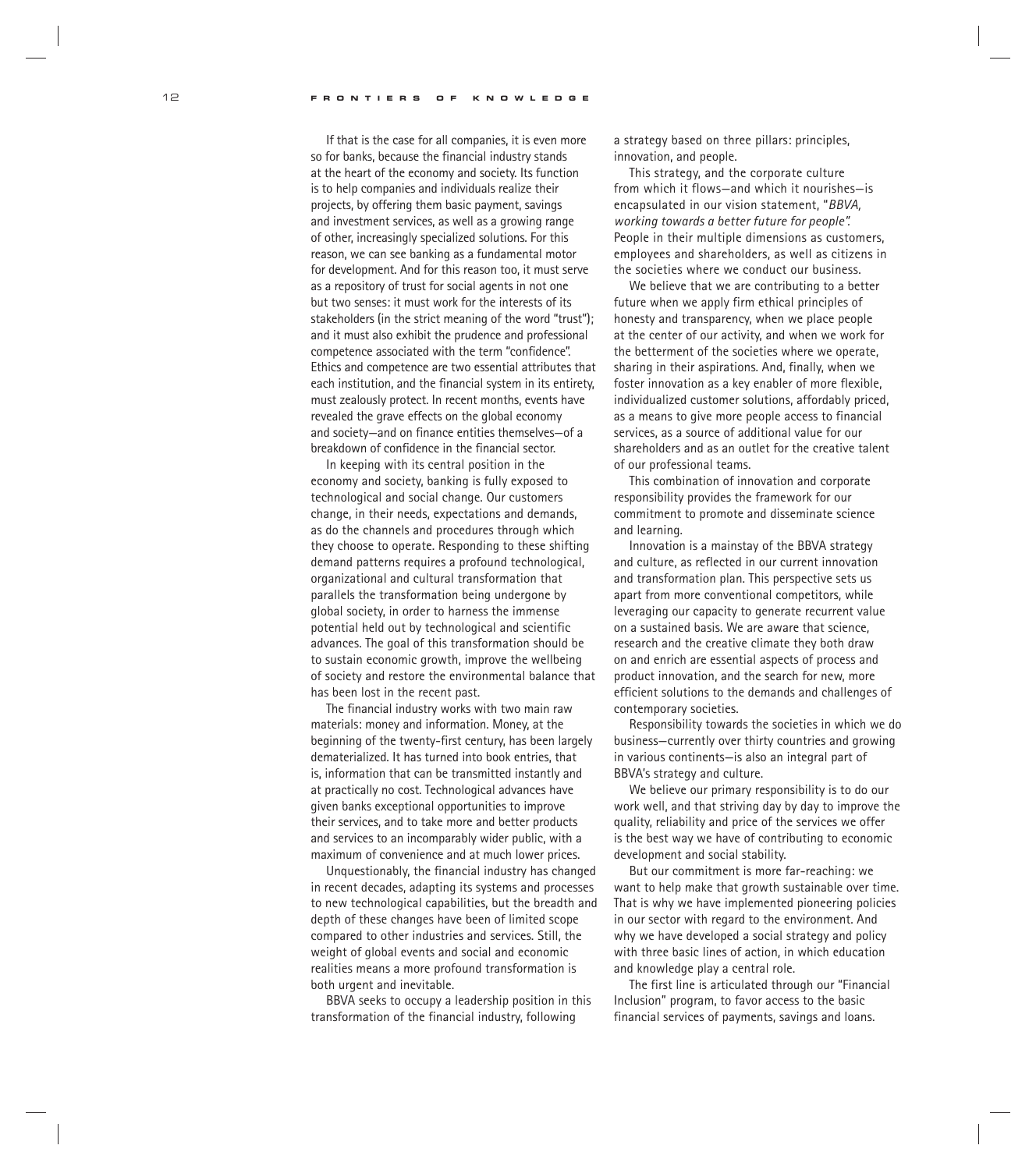Banking accessibility is a key means to prevent economic and social exclusion and to further the personal development of low-income sectors of society who tend to be let down by the mainstream finance industry. In some areas where BBVA operates, such as Latin America, this group represents a majority of the population.

Many of these initiatives are being carried out by the bank itself by means of innovative models whose intensive use of technology makes it possible to drastically reduce the cost of producing and distributing basic financial services. Moreover, our Group is strongly committed to the development of microfinances, and has set up the BBVA Microfinance Foundation, a non-profit organization funded with 200 million euros.

"Aid to Education", especially among the leastfavored segments of the population, is another priority action line. BBVA's Social Action Plan for Latin America is funded with 1% of the profits of each Group bank in the region, with more than 80% of those resources earmarked for educational initiatives.

The third line of action, as stated at the start of these pages, is "Knowledge Promotion". This is carried out fundamentally by the BBVA Foundation through programs supporting scientific research and publications, with special emphasis on social sciences, biomedicine, the environment and basic sciences, and arts and humanities (particularly Spanish and Latin American literature and contemporary music).

The present book, *Frontiers of Knowledge,* and the awards of the same name, are a part of this endeavor. They seek to address the lack of visibility and explicit recognition —especially notable in Spanish and Latin American society—of the multiple achievements of the scientific community. The idea is to improve social awareness of the latest developments in science, technology and contemporary artistic creation, and their significance as a source of new opportunities and choices for individuals and groups. They will also cast a spotlight on those whose research and creative work have enlarged the space of knowledge and enriched the realm of culture.

It is a paradox that society's high esteem for scientists and researchers in the abstract—evidenced by multiple surveys since the decade of the 1950s finds little expression in the public recognition, and far less acclaim, of individuals who have contributed decisively to the advancement of knowledge. This contrasts with the high-profile treatment of other professions far less central to society's wellbeing. Only a few international prizes—the best known being the Nobel Prize—bring a select group of researchers and creators to the attention of the wider public. The Frontiers of Knowledge Awards want to make their

own contribution to raising the social visibility of modern scientific culture.

These new awards, funded by BBVA through its Foundation, differ in important respects from other major international honors. They seek to recognize and encourage research and artistic creation, prizing contributions of lasting impact for their originality, theoretical and conceptual implications and, where appropriate, their translation to innovative practices of a salient nature. The name of the scheme is intended to encapsulate both research work that successfully enlarges the scope of our current knowledge—continually pushing forward the frontiers of the known world—and the meeting and overlap of different disciplinary areas. Specifically, honors are given in eight categories coinciding with the eight chapters in this book: Basic Sciences (Physics, Chemistry, Mathematics); Biomedicine; Ecology and Conservation Biology; Climate Change; Information and Communication Technologies; Economics, Finance and Management; Development Cooperation; and Art (Music, Painting, Sculpture, Architecture).

Besides the number of categories and their respective contents, there are other elements that give these awards their unique profile. Firstly, they recognize the increasingly interdisciplinary nature of knowledge through the closing decades of the last century and up to the present day. Secondly, they acknowledge the fact that many seminal contributions to our current stock of knowledge are the result of collaborative working between large research teams. This is why, unlike others, these awards may be shared by any number of any size teams, provided the achievement being recognized is the result of collaborative or parallel working. Thirdly, honors in science and technology are joined by a category recognizing creative work of excellence in four fields decisive in shaping the culture and identity of this or any other era, namely contemporary music, painting, sculpture and architecture. And fourthly, recognition is extended to diverse endeavors (from research through to practical actions and initiatives) in the areas of climate change and development cooperation, two central and interlocking issues of the global society of the 21st century that are vital to the fight against the poverty and exclusion affecting large areas of our planet.

These awards respond to BBVA's vision of knowledge and innovation in our global society; a vision which we outline here by way of introduction to the central chapters of this book.

### **Knowledge society and global society**

The term "knowledge society" and related terms like "information society" or "the knowledge economy"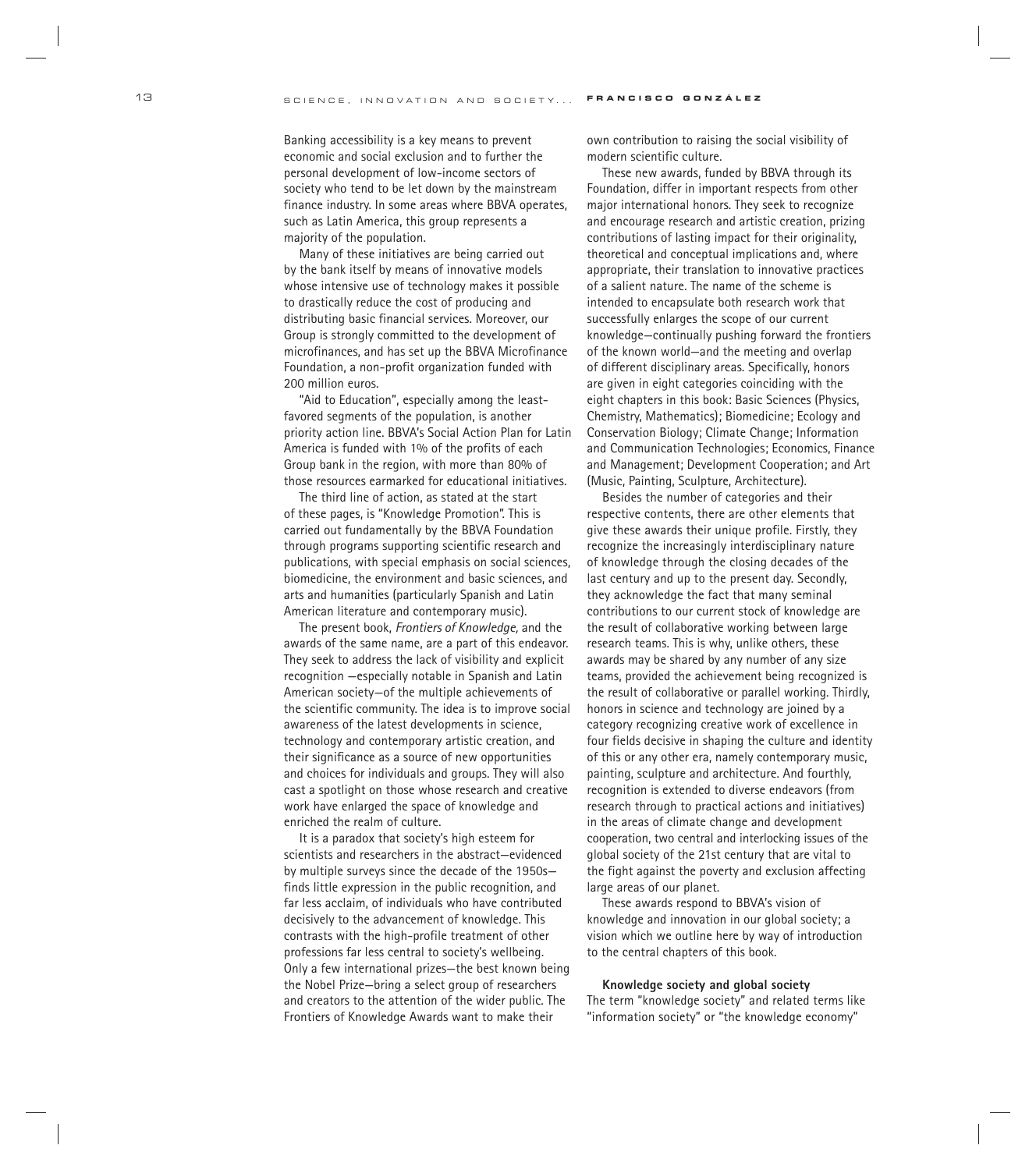made their first appearance in the 1960s. They all refer to the one phenomenon or facets of the same: namely, the emergence of a society (an economy) in which scientific-technological advances—especially in information and telecommunications—and their rapid transfer to society become central planks of economic activity, as well as deeply transforming culture and lifestyles.

The first author to use the concept of "information society" may have been the economist Fritz Machlup 1962. As early as 1962, he noted that the number of employees engaged in handling information was greater that those carrying out physical or manual labor.

The expression "knowledge society" was first used by Peter Drucker in his 1968 book *The Age of Discontinuity.* In it, he postulates that the basic resource for the production of wealth in our time lies in knowledge and its productivity. Later, the same influential author emphasized the profound social transformation this would imply and the close links between "knowledge" and "globalization". In Drucker's view, the rise of information and communication technologies allows companies, products and consumers to transcend national borders, furthering the emergence of a global market (Drucker 1994).

In the decades since Machlup and Drucker's initial contributions, the trends they detected have gained more force than they could possibly have foreseen. It is no surprise, then, that a series of sociological and economic models have been proposed in recent decades to explain the transition from Industrial Society to what is known as Postindustrial Society, incorporating the main attributes of the Information Society. Two of the best-known authors of such models are A. Touraine and, especially, Daniel Bell.<sup>1</sup> The societies of the last third of the twentieth century have received many other similar labels, the most characteristic of which have been compiled by Beninger (1986). These labels emphasize the importance of the *technological* base—especially "*information* technologies"—in modeling the structure of advanced societies: *Computer Society, The Information Era, Compunications, Postindustrial Society, Electronic Revolution, The Wired Society, The Micromillennium* and *The Third Wave.* And the list could be further enlarged to include other expressions, such as Beninger's own *Control Revolution,* or, in the final decade of the twentieth century, *Network Nation, Virtual Community, The Network Society* and *Cybersociety 2.0.*

## **Technological advances, cultural change and innovation**

The interaction of electronic technologies, new materials, computers and telecommunications, as well as developments underway in the fields of nanotechnology and biotechnology, have made it possible to replace the technological base that sustained various decades of uninterrupted growth from the end of the Second World War almost until the close of the twentieth century. One of the essential components of the current technoscientific push—the association of computing and telecommunications—has the peculiarity of affecting processes and products in all economic sectors without exception. It also spans the entire economic cycle, from design to marketing, and everything in between, including engineering and production. Besides the direct economic impact of information technologies, over at least the last two decades, their fundamental effects are also measurable in a long series of areas such as scientific work itself, education, healthcare, leisure, associative practices (the emergence of interest groups, electronic associations and "virtual" communities) and the field of culture.

In the last half century, information technology has made formidable progress. "Moore's Law" (actually an empirical observation that storage and information-processing capacity will double every 18 months), has proved true ever since Gordon Moore formulated it in the 1960s. But that is not all. The universal spread of computers and the development of the Internet have been of fundamental importance. The Internet is a platform whose enormous power lies in its combination of both the information it stores and continuously updates, and its status as a *network.* In fact, "Metcalfe's Law" establishes that the value of a network can be expressed as the square of the number of persons connected to it.

It is clear that one of the factors explaining the rapid spread of information lies in scientifictechnological advances that allow the sustained improvement of features at the same time that costs drop. But the computer's trajectory from the mid-1940s to the present day has also been affected by social dimensions, some as intangible as the *way of seeing* the computer: what possibilities it offers and how we conceive of the "cohabitation" of human processors and electronic ones, to quote the stimulating image of Nobel prizewinner Herbert Simon (1985). It is worth briefly considering those two aspects—technology and society—as a way of shedding light on the complexity of innovatory processes.

Today, we take it for granted that the computer is an "all-purpose" technology ("The Universal Machine"), which puts it at a very different level than the emblematic machines of the industrial revolution, which were designed to do one, or at

**1** In the 1976 prolog to the second

edition of *The Coming of the Postindustrial Society,* Daniel Bell expressed his discomfort with the labels, "Information Society," "Knowledge Society" and "Service Society," which only refer to partial aspects of the model of emerging society. But the analytical focus and literal tenor of Bell's argument so clearly address the techno-intellectual dimension of new society, that he clearly merits inclusion in the group of authors of information society models.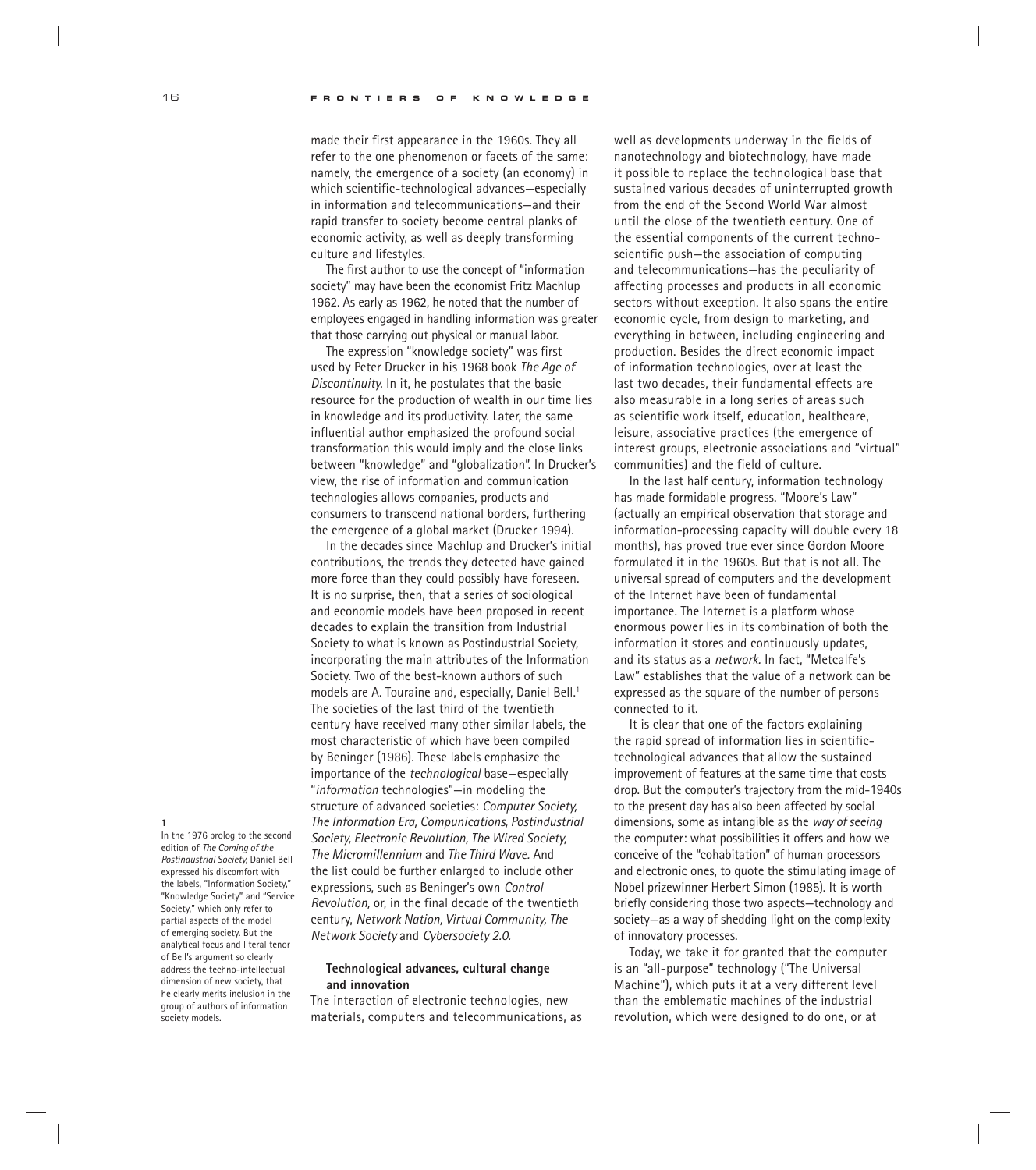most a very few previously-determined tasks. We see, and use, the computer as technology that can support and expand an ever greater variety of mental functions and specialized tasks. This versatility goes far beyond the function its name refers to ("computing" or "calculation"), leading to such varied functions as integral treatment of quantitative or categorical (qualitative) information and the creating of images, or even "virtual worlds", and much more, including interaction with telecommunications, a flexible and robust communications platform that accepts all formats from voice to text, images and video, and so on. Moreover, it spans the entire planet, thus shaping "Global Networks" (Harasim 1993).

Our perception of the breach with the recent past brought about by the universal spread of computers and the web it has woven is so strong that we must turn to historians of technology to realize that the dominant conception of early electronic computers, even among most of their creators, was that of a highly specialized technology destined to occupy a limited place in just a few large organizations: corporations, the military and scientific institutions. Paul Ceruzzi, who collaborates in the present book, points out that, as late as 1951, experts thought the United States' computer needs would be satisfied with four or five computers (Ceruzzi 1986). Such a narrow view of the computer's possible uses and destiny can be explained by technological and cultural factors.

Beginning with the technological questions, analysis of the history and processes of scientific-technological innovations has shown that the maximization of the potentialities of a specific technology requires the confluence of various technological developments (clusters of different advances) (Freeman and Soete 1997). For Rosenberg (1976), the length of time between an "invention" and its spread as an "innovation" is largely dependent on the time it takes to carry out *additional* inventive activities to refine the original design in order to meet the needs of the final users.

In the case of the computer, without the microelectronic revolution it would be impossible to explain the mass production of computers and their spread from large companies to private homes. Nor would we be able to explain what the late Michael Dertouzos, a computer scientist at MIT, called "hidden computers"—microprocessors built into a broad range of products and technologies (advanced machine tools, automobiles, household appliances, sound and image devices, clocks and watches, and many, many others) to improve their features, increase their reliability, considerably save materials and even allow remote diagnosis (Dertouzos 1984) and repair.

From a cultural standpoint, the early conception of the computer is similar to what happened with other radical technologies when they first appeared: the new technology was harnessed with the image of the tool or technology it "replaced". Thus, the car was seen as a "horseless carriage" rather than as the beginning of "the era of automobility". And for a short period of time, even Alexander Graham Bell considered the telephone as a means of sending messages from a central point (like a radio), rather than as a conversation tool. In that sense, there is nothing strange about the initial conception of the electronic computer as a powerful tool intended to advantageously replace the only existing "computers" of the time: dedicated individuals with paper and pencil—or mechanical "tabulators"—who calculated tables used in different areas (navigation, insurance, etc.).

Indeed, the very possibility of a *personal* computer required a multitude of advances in programming languages, interfaces, operating systems and applications, all of which have practically eliminated the initial barriers to its use. But cultural factors—how the computer is viewed and how final users relate to it—have also been fundamental to its massive spread. Visionaries such as Vannevar Bush, Douglas Engelbart, the Stanford Research Institute's (SRI) "Augmented Human Intellect" project, the community of Artificial Intelligence researchers, the legendary Xerox research center in Palo Alto, the Computer Supported Cooperative Work (CSCW) research program, and the implementation of some of those communities' guidelines at the beginning of the Apple company, shaped a view of the computer as technology to "expand" (rather than replace) the capacity of human beings, broadening the possibilities of communication and cooperation in working groups and even among social groups and individuals.

The jump from a dozen or so large computers in the 1940s, each carrying out a few specialized tasks for a tiny segment of scientists and engineers, to the millions of all-purpose microcomputers accessible even to children in the 1990s represents a fundamental milestone in the history of technology and its social impact. But more recently, the closeness and merging of telecommunications and computing, characterized by the exponential growth of networks and the Internet, have marked a decisive before and after in the development of technology, as well as an unprecedented space for social experimentation.

This entire complex process shows how radical innovation can only be successful when accompanied by the interaction of numerous advances, from strictly technological ones to those of a social or cultural nature. And each of these advances develops at its own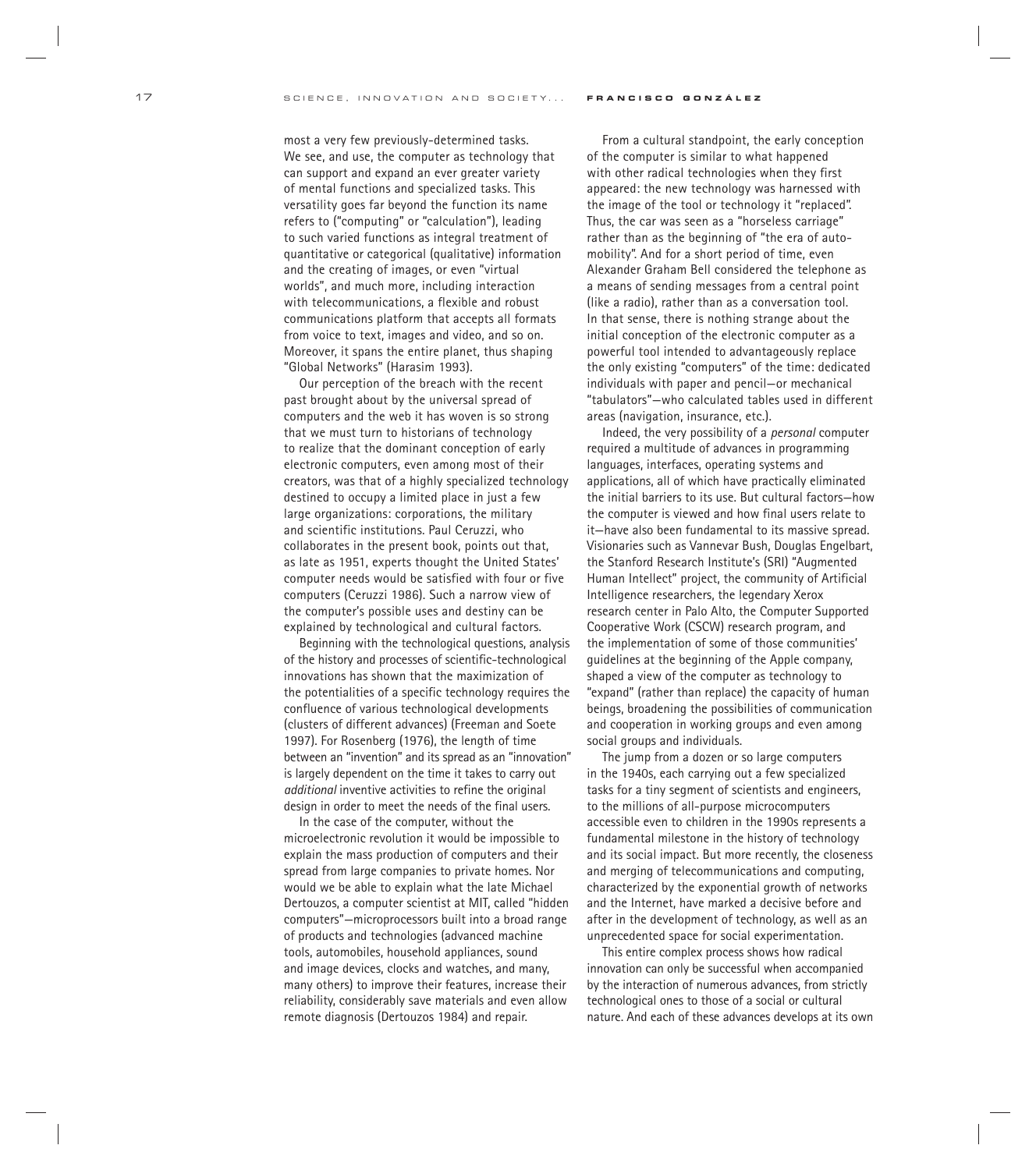pace, making it difficult to foresee when or even how an innovation with significant effects will emerge.

## **Toward a true knowledge society?**

Among the social effects of computer and telecommunications innovations, the most important may be that citizens now live in an information society. We have access to a universe of information in perpetual expansion. We have ever more powerful and widely accessible technology for creating and accessing that information, as well as transmitting, treating, analyzing, relating, and, eventually, converting it into knowledge for use in problem solving. Thus, in a little over three decades, we have reversed a centuries-old pattern characterized, first, by an absolute paucity of information, and second, but no less important, by the concentration of information in the hands of a tiny proportion of society.

Of course our society is by far the one that has generated and accumulated the largest amount of knowledge in the history of humanity. In 1990, David Linowes affirmed that the amount of knowledge existing at the time of Christ did not double until the mid-eighteenth century. It doubled again in the following 150 years—around the beginning of the twentieth century—and again in just fifty years, around 1950. Nowadays, the volume of knowledge doubles every four or five years.

Nevertheless, a true knowledge society is still no more than an aspiration, a goal towards which we are advancing, though it still escapes us. There are two fundamental reasons for this: first, a large portion of humanity continues to be excluded from this development. As Janet Abbate points out in her article in this book, over half the population of developed countries was using the Internet by 2005, compared to 1% of the population in the 50 leastdeveloped countries. Today there is an immense digital divide that slows the collective possibilities offered by computers and the web (Norris 2001). This urgently requires the attention of public and private agents if we are to bridge the gap between advanced societies and those that have not managed to enter the path of sustainable growth.

The second reason why a knowledge society is still more of a goal than an empirically observable reality is that the immense majority of available information is an enormous and undifferentiated mass of quantitative data and categorical or qualitative information. The structure of most of this information remains hidden (we do not know what internal relations exist between the multiple pieces that constitute such a mass), and we do not have articulate explanations to make it globally coherent. In short,

we have not mastered an essential technology: how to convert that data into knowledge and how to convert a significant part of knowledge into innovation, i.e. into new applications that are useful in people's lives and in solving the planet's main problems. A clear example of this situation is the recent explosion of genetic information (the decoding of the human genome) and the difficulty of interpreting it and applying it to new and more efficient therapies. But intense work is being done today to develop statistical algorithms and methodologies capable of helping us discover the meaning of gigantic volumes of information of diverse nature. The success of this effort will largely determine our capacity to transform information into knowledge, which we can use to generate innovations that satisfy needs and demands in a multitude of areas (Hastie, Tibshirani and Friedman 2003).

The technological revolution and the rapid growth of knowledge have undoubtedly led to a highly expansive phase of global economic growth. Nevertheless, the benefits of that growth are very unequally distributed. The planet's current productive capacity allows it to support a population three times as large as in the mid-twentieth century. The quality of life has also improved in much of the world, and extreme poverty is shrinking, not only in relation to the total population, but also in absolute terms (United Nations 2007).

And yet inequalities have increased in almost every country in the world, as well as between the most and least advanced areas (World Bank 2008). Not surprisingly, there has been a proliferation of reflections on the difficulties and problems of globalization, as well as a greater focus on the problems than on the opportunities of globalization and scientific-technological change.<sup>2</sup>

Moreover, accelerated population growth and productive activity bring very serious problems of environmental sustainability linked to the overexploitation of natural resources on land and sea, scarcity of fresh water, the accelerated loss of biodiversity (species and habitats) and climate change. Each of them will have its own impact on populations and their economies in the coming decades, and these fundamental questions are being addressed in the present book with contributions by outstanding specialists.

Still, there are reasons for optimism. The basic sciences continue to delve ever deeper into physical, chemical, and biological processes and structures, with consequences of all kinds, from strictly cognitive ones (improved knowledge) to technological ones (new instruments to cover necessities). We are at the beginning of the evolution of extremely powerful and

#### **2**

In 1998, the sociologist from the University of Chicago, Saskia Sassen published *Globalization and Its Discontents* (New York: The New Press, 1998) and four years later, the Nobel Prize-winning economist, Joseph E. Stiglitz published his own work with the same title (*Globalization and Its Discontents*. New York-London: W. W.Norton & Company, 2002).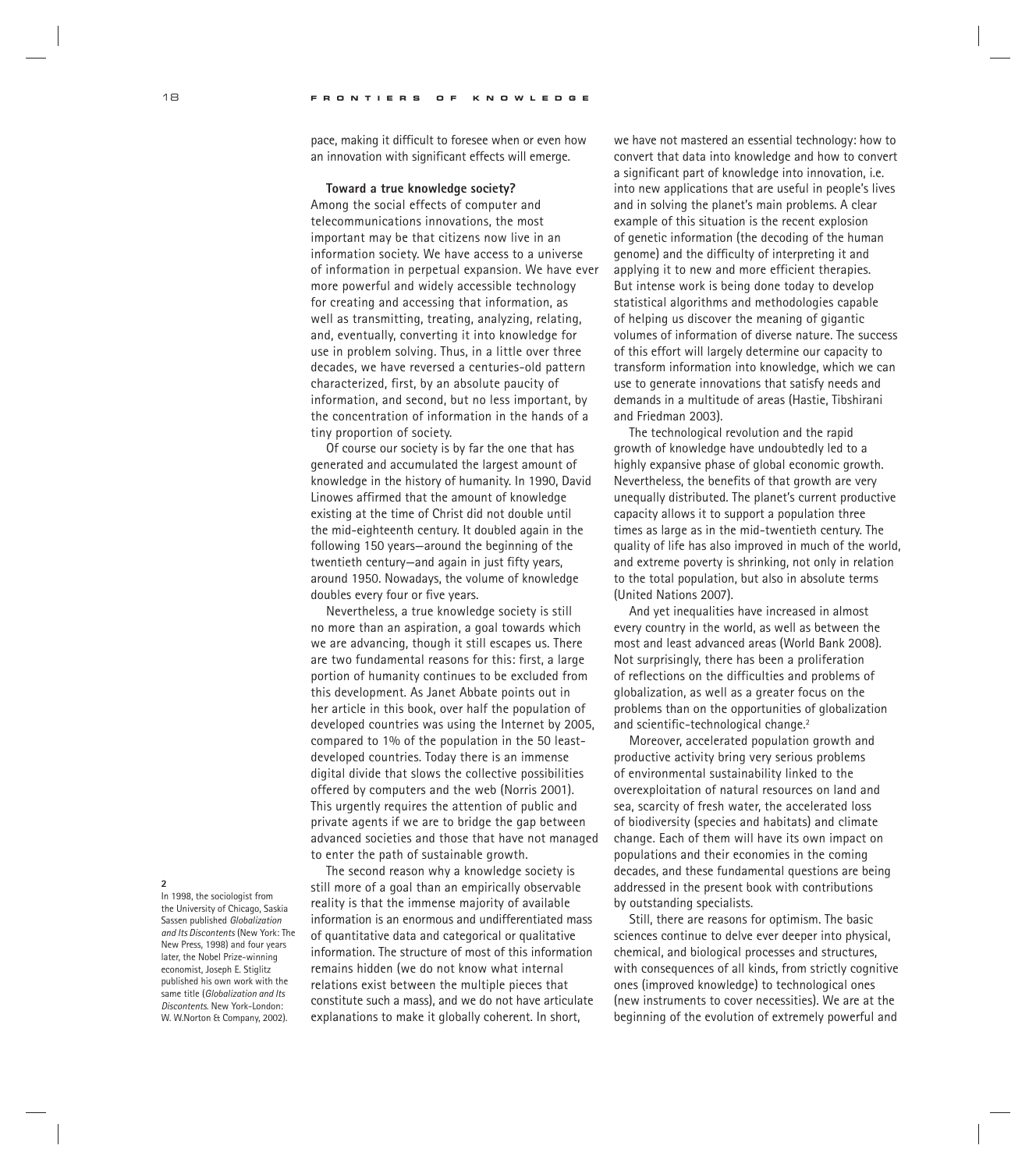highly versatile technologies, including the Internet, whose third generation will offer much greater possibilities for cooperation and the active inclusion of everyone in electronic space. We are barely scratching the surface of a gigantic vein of wealth and wellbeing for humanity. And this is certainly the most "democratic" technological revolution ever. Not only for the obvious reason that democracy is the reigning political regime in most of the world right now—though this undoubtedly reinforces its positive effects—but also because this is the revolution that has most rapidly spread around the world, despite the barriers and limitations mentioned above. This is the one that has proved most accessible to people in all parts of the world.

## **How can the generation of knowledge be accelerated?**

This context, in which serious and ever-morepressing problems coexist with enormous potential for scientific and technological growth, poses questions as to the most appropriate mechanisms and procedures for empowering the generation and spread of knowledge. And those questions are key to the future of humanity.

Traditionally, there were two main catalysts to the generation of knowledge: economic advantage, which drove private agents; and war, which drove government initiatives and programs.

War requirements attained unprecedented efficiency as catalysts for scientific and technological advance in the context of the Second World War. Subatomic science and technologies, microelectronics and the computer were fostered by the war effort, and there were also fundamental advances in other areas, especially medicine, pharmacology, psychology, and operative research.<sup>3</sup>

The Second World War's impetus to scientific and technological research was reinforced in the last decades of the twentieth century by a growing participation of the private sector. This was a response to growing opportunities for commercial exploitation of advances in research.

In the last fifty years, there have been profound changes in how knowledge is generated and used. In the light of the unprecedented growth of scientific knowledge, governments, companies and scientific institutions have been debating the most efficient ways to apply scientific advances to make companies and countries more competitive, thus improving collective possibilities.

For decades, the dominant approach was for public powers and a few large corporations to unreservedly support basic research on the supposition that sooner or later the knowledge it generated would lead to

practical but highly unforeseeable applications of the most radical sort: applications that competing countries and companies would have great difficulty imitating. This model was more or less related to the doctrine of Vannevar Bush and the experiences of the Second World War.<sup>4</sup>

Since at least the 1980s, though, conceptual and practical dissatisfaction with this inherited approach became patent. For example, MIT's Commission on Industrial Productivity, whose members included the Nobel Prize-winning economist, Robert Solow, published the influential interdisciplinary report, *Made in America* (Dertouzos, Lester, and Solow 1989)*,* which sought to explain the paradox that the United States had the most advanced basic science and the best-trained scientists and technologists, yet its capacity to turn that cognitive gap into innovation had dropped in comparison to the decades immediately following the end of the Second World War. Yet Japan, where the focus was more on applied research, seemed capable of capturing markets for unmistakably American products (such as consumer electronics), brought new products onto the market in far less time in sectors traditionally associated with US industry (automobiles), and reached far higher levels of quality.

Such difficulties were hardly limited to the United States, as the authors of the mentioned report seemed to believe. Almost a decade later, the European Commission (re)discovered the same problem and did not hesitate to label it "the European paradox" in *The Green Book of Innovation* (1995) and the related *Made in Europe* project.

This type of analysis has led—not without criticism from some sectors of the scientific community—to a change of perspective in the drawing up of scientific policy. Support for research directed at the advancement of knowledge (known as "pure" or "basic" research) with no direct practical applications has lessened. This "type" of science has had to cede, or at least share, financial and human resources with so-called "strategic research", subject to external planning (by public agencies or institutions), that seeks to satisfy socioeconomic objectives—especially the competitiveness of national economies, defense, and health policies.

This focus has also taken root in large companies, leading to a strict alignment of research programs with economic objectives. In many cases, companies have reduced or even eliminated their own industrial laboratories, turning to the market instead. In other cases, R&D departments are replaced by contracts with public centers or private institutes dedicated exclusively to research. Uncertainty about the possible results and the difficulty of exclusive control of the

#### **3**

The interaction between military needs and technological development is analyzed in the William H. McNeil's classic *The Pursuit of Power. Technology, Armed Force, and Society since A.D. 1000*. Chicago: Chicago University Press, 1982. The specific and emblematic case of the USA is addressed in the work edited by Merrit Roe Smith, *Military Enterprise and Technological Change. Perspectives on the American Experience*. London: MIT Press,1987.

#### **4**

For a critical analysis of the strengths and limitation of the model of support for the sciences linked to this engineer from MIT, see: Claude E. Barfield,ed., *Science for the 21st Century. The Bush Report Revisited*. Washington: The American Enterprise Institute Press, 1997.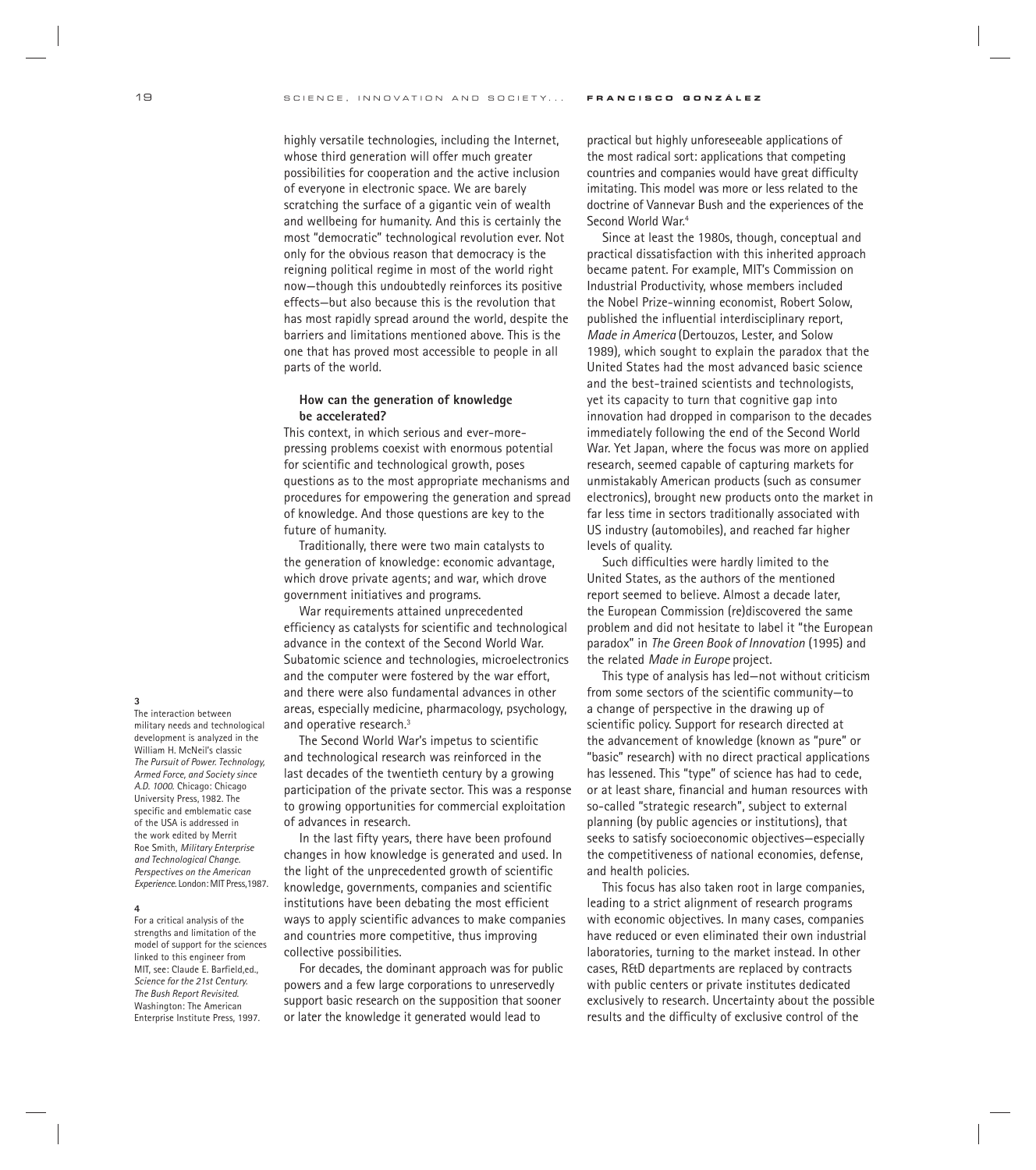fruits of such research—especially in the case of pure research—have been important factors in this reconsideration of the scale and role of Research and Development and its financial support.

Since the 1980s, public administrations in advanced societies have considered the postwar model of pure science development exhausted.

But the underlying suppositions of models for the strategic direction of science are far from solid. The history of technology and innovation reveals the winding path that leads from purely theoretical progress to the improvement and introduction of new processes and products, and vice versa.

It is certainly difficult to predict and manage the transformation of theoretical advances into new applications. On the other hand, the links between theory and practical application have multiplied, and their roots have grown deeper, making it necessary to discard simplified notions of what is useful and what, theoretically, "only" contributes to greater knowledge of reality. In countries and regions culturally and institutionally committed to excellence and innovation, public and private agents share the view that economy and society are increasingly dependent on an infrastructure of intangibles—theories, information, and scientific knowledge—in which scientific activity and corporate strategies broadly overlap and continuously redefine themselves.

Europe, which is generally slow to incorporate concepts and experience from the other side of the Atlantic, needs to pay more attention to what is really going on in the United States. Literature and empirical evidence show that scientific research financed with public funds has played a leading role in the United States' industrial innovation.

Patterns of innovation in the United States indicate the need to increase public and private support for Research and Development on this side of the Atlantic, promoting science and technology of excellence, and, most of all, introducing a "market" culture of open competition and sustained effort to excel, with universities and research centers ranked according to their capacity to contribute to knowledge and innovation. There must be mobility and interaction among researchers and the private sector, and new interfaces for efficient communication between institutions dedicated to the creation and transmission of knowledge and the corporate world. This is a program whose development requires vigorous support and coordination by public administrations on every scale, from European to national to regional.

It is time to renegotiate the previous "implicit contract" between universities, industry and the administration, redefining what each can expect

from, and give to, the others. As two outstanding experts on innovation—professors Rosenberg and Nelson—have pointed out, we must modify the *status quo.* But these changes must be based on a careful consideration of the functional specialization of each institution, seeking a better division of labor among all participants in the innovation system.

What seems clear, at any rate, is the need to establish a tight network of relations between industry and universities. This can take various forms, from fluid access by corporate R&D personnel to their university colleagues (and vice versa) to the development of specialized institutions halfway between corporations and public research centers, along with public financing of research areas whose goal is to improve competitiveness, supervised by composite advisory committees with representation of academia, corporations and the public administration. No matter what formulas are applied, what really matters is to create dynamic networks that transmit information and signals, and to generate trust and the exchange of tacit knowledge (which is difficult to codify) among the different participants, breaking down barriers still visible in much of Europe, which, succinctly put, separate academia and corporate enterprise.

**Interactions between science and technology** The results of scientific research and technological innovation are increasingly present in all aspects of human life and activity. As Peter Drucker points out, "much more than a social transformation, [they are generating] a change in the human condition" (Drucker 1994). This creates growing interpenetration and cross-pollination between scientific research, innovation, and human productive activities and lifestyles. It also leads to a drastic reduction of the lag time between scientific discovery and the commercial exploitation of its results (Mowery 1989).

Increasingly, science and technology are advancing driven by their overlap and cross-fertilization, and also through the interaction of classic disciplines and the emergence of new ones, illustrating the obsolescence of the classical argument as to whether technology depends on previous scientific knowledge, whether the latter benefits from the former, or whether the two are completely independent of each other. During the twentieth century, especially the second half, relations between science and technology, and between both of them and society, changed in fundamental ways. Corporate and industrial sectors, as well as social demands in areas such as health, energy, agriculture and food, transportation, the environment, inequality and poverty are sources and signals for science. They call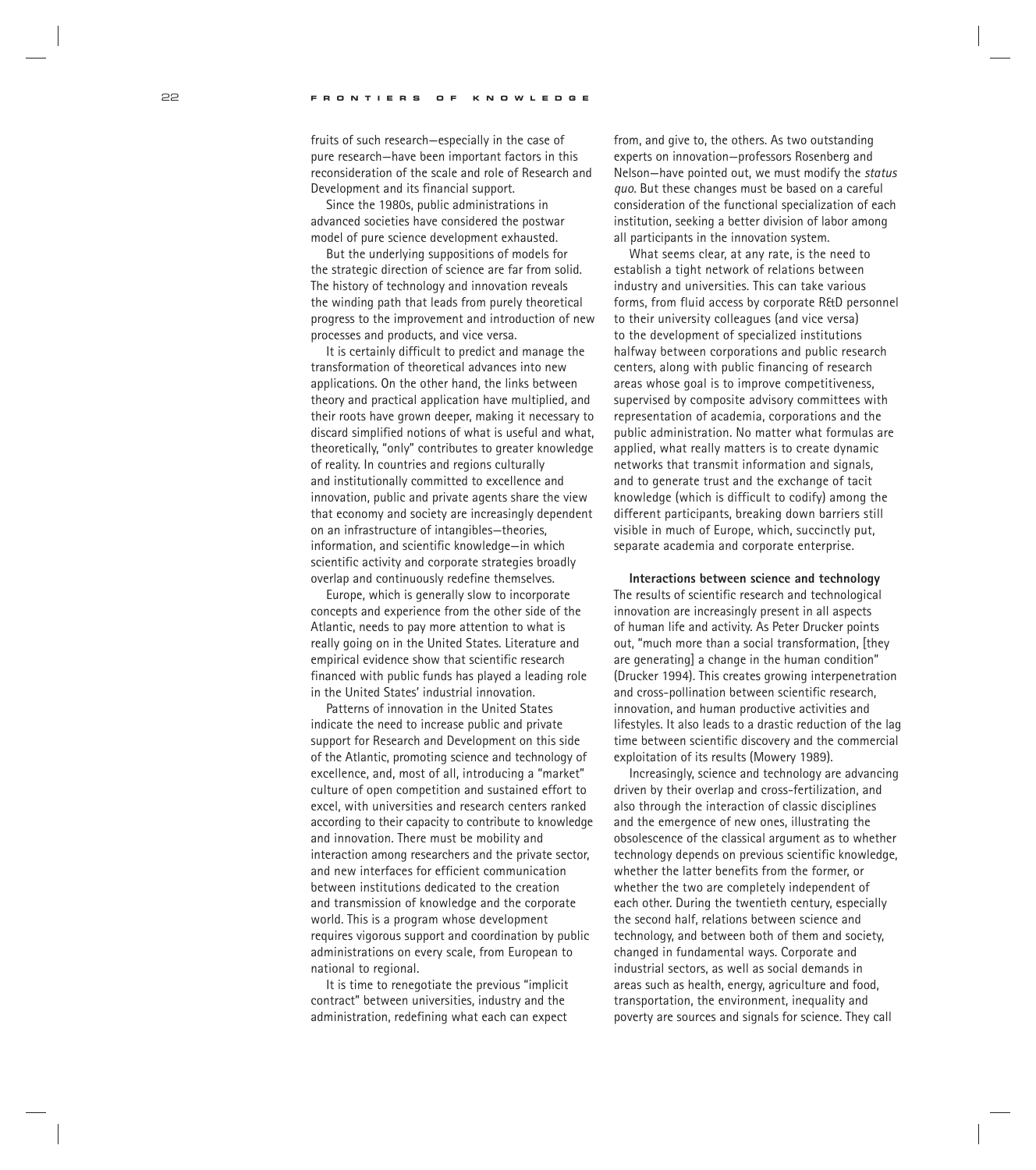for the analytic power that can only be provided by scientific research, and the efficacious and efficient solutions offered by technology—an area that Nobel laureate Herbert Simon labeled "the sciences of the artificial" (1996).

The present complex framework also helps to explain the growing importance of multidisciplinary cooperation in contemporary scientific research, as well as the fact that most scientific research is carried out by large teams made up of researchers from different institutions, based in different parts of the world. Telecommunications and Internet innovations allow active and simultaneous participation in a specific project by researchers all over the world, including—and this is a motive for optimism—those from the least rich and advanced regions of the world.

## **Science's institutional architecture and cultural setting**

Nowadays, science is a markedly social and highly institutionalized activity. It continues to require individual creativity and risk, but it is developed cooperatively in specialized organizational frameworks and a social setting from which it obtains not only the adequate human and material resources, but also signals (appreciation of science, research priorities) and conceptual and cultural influences. These can come from nearby fields, or from those of the Humanities, and from overall culture (the "worldviews" active in a society).

The alignment and positive interaction of all these elements has become critically important in recent decades. As Nathan Rosenberg explains in his excellent article in this book, a crucial challenge is the adaptation of science and research's institutional setting to our global society.

In that sense, we now face new organizational challenges for the development of research that is increasingly interdisciplinary, multipolar—even delocalized—and strongly cooperative, as well as increasingly interactive with its social medium.

How can we develop interdisciplinary research in universities divided into departments defined by specific disciplines, with researchers and scientists who—at least in the academic world—place great importance on the fact that they work in a recognized field? How can we combine the frameworks and disciplinary structures of knowledge, which are well defined and based on theoretical traditions and reasoning, with interdisciplinary institutions and centers that are closer to dealing with practical challenges? How can we reconcile the interests of governments and national public agencies—they are, after all, an integral part of the scientific world—with the configuration of multinational, highly flexible and

changing research teams? How can we protect the incentive for companies to assign resources to research when projects have multiple participants and vital information can be divulged instantly *urbi et orbe*? And lastly, how can we ensure that this entire institutional structure focuses on the solving of problems of general interest, effectively contributing to the wellbeing of people, so that scientific and technological advances do not lead to increasing inequality and greater problems of global sustainability?

The mere enumeration of these challenges indicates that many of the answers must come from the field of the social and behavioral sciences, especially the "soft" technologies of organization and incentives, as well as the study of culture and attitudes.

Moreover, the redesign of science and technology's institutional architecture, of public policy for the promotion and strategic management of R&D and innovation by corporations, requires intangibles, values and perceptions—that is, science's cultural setting—to be sensitive to this, operating to foster and orient it.

**Reconciling science, technology, and society** A positive social view of science is crucial in at least three fundamental ways. First, so that the citizenry, with its opinions, votes and even its buying power, can push public policy-makers and private industry decision-makers to support and invest in education and research. Rewarding innovation (the "high road") and discouraging competition based merely on low costs rather than on added value. Second, it attracts human capital to the sciences, so that talented youths feel motivated to undertake a demanding but thrilling career in research that is rewarding both economically and symbolically. Finally, the intellectual and cultural "appropriation" of science by society is crucial for both scientific creativity and for the efficient use and integration of new developments into the social tissue. In sum, the attitude that, in the case of the United States, was labeled by technology historian Thomas Hughes as "technological enthusiasm" is decisive for the advance of knowledge and of the society that fosters and welcomes it (Hughes 2004).

We might be tempted to think that, after various decades in which science and technology have made stunning contributions to humanity's economic progress and wellbeing, the general consideration of science as an unmistakably positive factor must be firmly established. But, as Gerald Holton points out in his excellent essay in the present volume, social attitudes towards science have historically been subject to strong oscillations. And the social status most desirable for science is not guaranteed. Following the optimistic sense of progress that